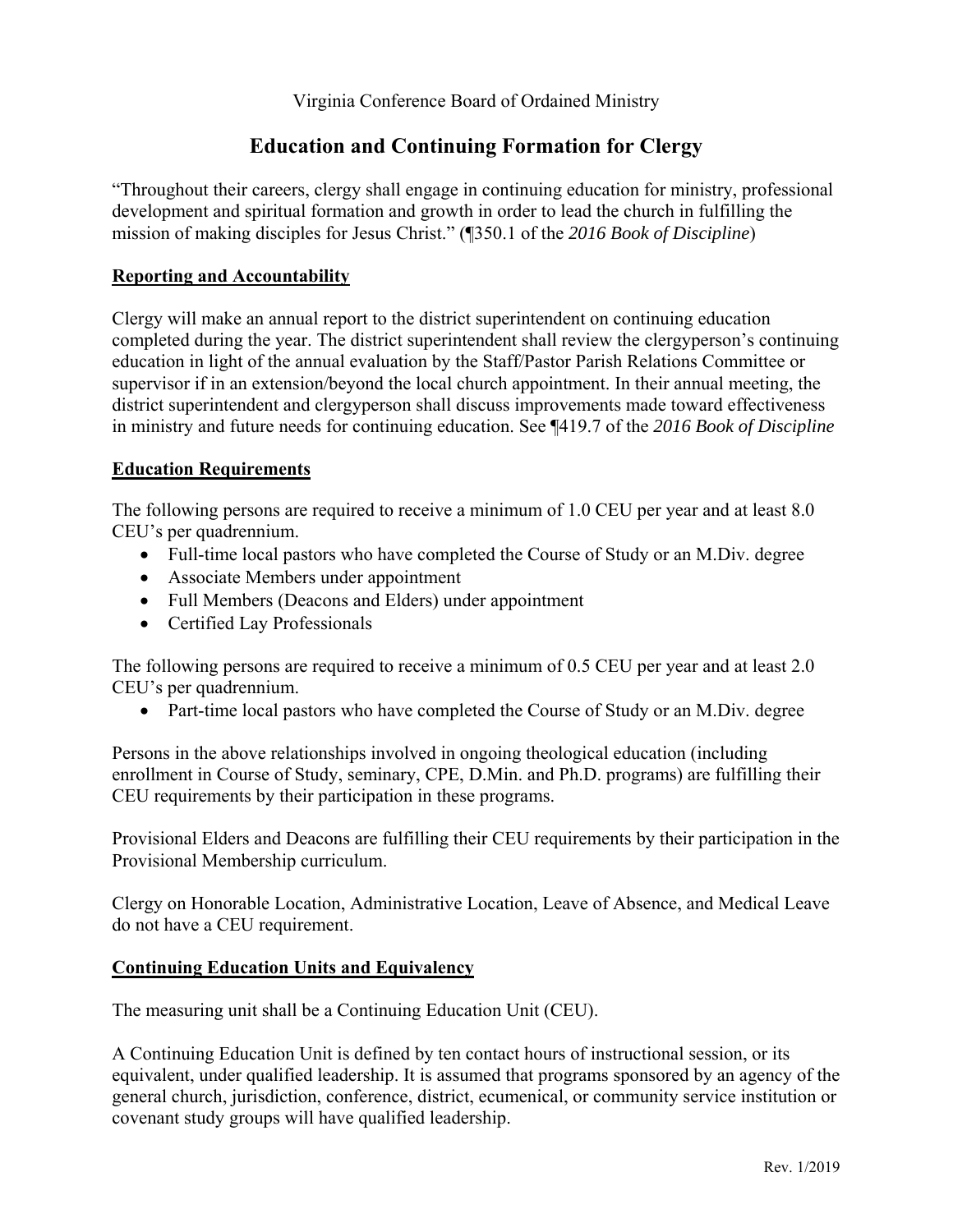- If the event does not offer a CEU, equivalency can be made based on the number of contact hours under qualified leadership in units of 5 contact hours. For example, 5 contact hours equals 0.5 CEU, 10 contact hours equals 1.0 CEU, 15 contact hours equals 1.5 CEU's, etc. Requests for this equivalency may be made to the BOM Registrar through the Center for Clergy Excellence.
- For online continuing education, the sponsoring agency shall offer an official CEU. No more than three (3) CEU's a quadrennium may be completed online.
- For professional study travel or Volunteers in Mission (VIM) trips, only trips that provide the required contact hours (lectures, discussions under qualified leadership) are acceptable. Repeat trips to the same place will not qualify, and only one travel-based CEU trip per quadrennium is allowed. An additional "Professional Study-Travel" form is required.
- Twenty hours of reading and reflection in areas related to the *Characteristics of Effective Clergy in the Virginia Conference* is equivalent to 1.0 CEU. No more than 1.0 CEU defined as reading and reflection may be credited toward the eight for the quadrennium.

#### **Approved Program Areas for Continuing Education**

Areas approved for continuing education shall be related to *Characteristics of Effective Clergy in the Virginia Conference* approved by the Virginia Conference Cabinet and Board of Ordained Ministry. Additionally, specific areas for continuing education will be identified as a result of the annual evaluation by the Staff/Pastor Parish Relations Committee and district superintendent as outlined in *Book of Discipline.*

#### **Continuing Education Funding**

The Clergy Effectiveness Committee of the Board of Ordained Ministry administers the following policies for continuing education funding. Applications are considered regularly throughout the year. More information is available from the Center for Clergy Excellence at www.vaumc.org/ClergyContinuingEducation.

- 1. Continuing Education funding is available to persons required to receive CEU's. Refer to "Connectional Accountability" above for details on conference relationships which meet this requirement. Persons not required to receive CEU's may request funding and awards will be determined on a per case basis.
- 2. Funds are available for events that meet the "Standards for Continuing Education" and "Approved Program Areas for Continuing Education" as listed above. Funds may also be used for assessment tools required or recommended by the Board of Ordained Ministry or the district superintendent.
- 3. Funding will be awarded for the calendar year in which the event is held, as follows:
	- For qualified persons with a base salary of \$50,000 or less, funding of up to **\$400** during any one calendar year and depending upon availability of funds.
	- For qualified persons with a base salary above \$50,000, funding of up to **\$200** during any one calendar year and depending upon availability of funds.
	- Base Salary includes Accountable Reimbursement but does not include housing or utility allowances.
	- Funding requested for an event which may run into another calendar year will be awarded for the year in which applied, for the duration of the event.